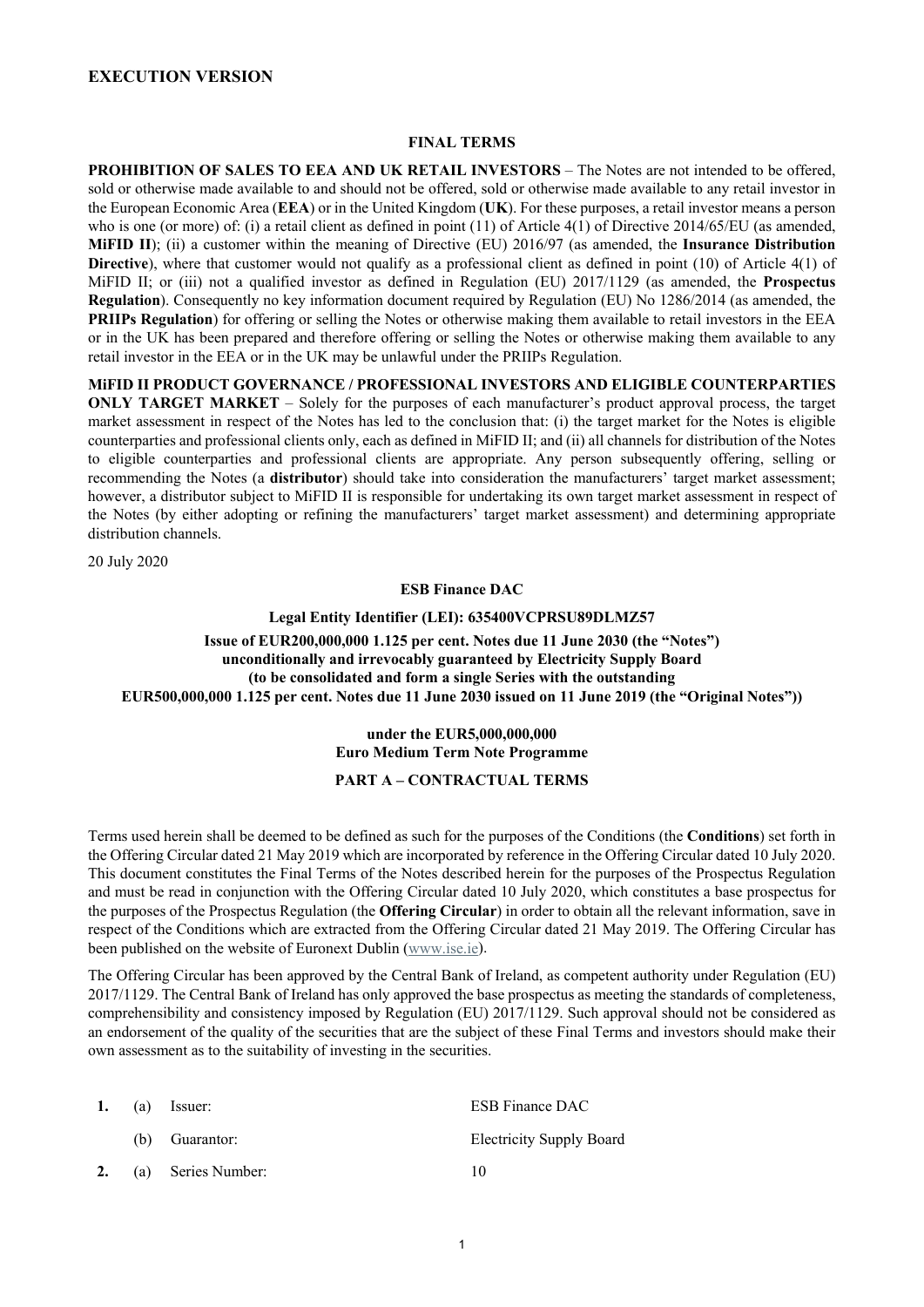|     | (b) | Tranche Number:                                                                                           | 2                                                                                                                                                                                                 |
|-----|-----|-----------------------------------------------------------------------------------------------------------|---------------------------------------------------------------------------------------------------------------------------------------------------------------------------------------------------|
|     | (c) | Date on which the Notes will be consolidated<br>and form a single Series:                                 | The Notes will be consolidated and form a single Series<br>with the Original Notes on the date that is 40 days after<br>the Issue Date                                                            |
| 3.  |     | Specified Currency or Currencies:                                                                         | Euro (EUR)                                                                                                                                                                                        |
| 4.  |     | <b>Aggregate Nominal Amount:</b>                                                                          |                                                                                                                                                                                                   |
|     | (a) | Series:                                                                                                   | EUR700,000,000                                                                                                                                                                                    |
|     | (b) | Tranche:                                                                                                  | EUR200,000,000                                                                                                                                                                                    |
| 5.  |     | <b>Issue Price:</b>                                                                                       | 105.806 per cent. of the Aggregate Nominal Amount plus<br>41 days' accrued interest (amounting to EUR252,739.73)<br>from (and including) 11 June 2020 to (but excluding) the<br><b>Issue Date</b> |
| 6.  | (a) | Specified Denominations:                                                                                  | EUR100,000 and integral multiples of EUR1,000 in<br>excess thereof up to and including EUR199,000. No<br>Notes in definitive form will be issued with a<br>denomination above EUR199,000          |
|     | (b) | Calculation Amount (in relation to calculation<br>of interest on Notes in global form see<br>Conditions): | EUR1,000                                                                                                                                                                                          |
| 7.  | (a) | Issue Date:                                                                                               | 22 July 2020                                                                                                                                                                                      |
|     |     |                                                                                                           |                                                                                                                                                                                                   |
|     | (b) | Interest Commencement Date:                                                                               | 11 June 2020                                                                                                                                                                                      |
| 8.  |     | Maturity Date:                                                                                            | 11 June 2030                                                                                                                                                                                      |
| 9.  |     | <b>Interest Basis:</b>                                                                                    | 1.125 per cent. Fixed Rate<br>(see paragraph 14 below)                                                                                                                                            |
| 10. |     | Redemption Basis:                                                                                         | Redemption at par                                                                                                                                                                                 |
| 11. |     | Change of Interest Basis:                                                                                 | Not Applicable                                                                                                                                                                                    |
| 12. |     | Put/Call Options:                                                                                         | Issuer Call<br>Make-Whole Redemption by the Issuer<br>(see paragraph 19 and 20 below)                                                                                                             |
| 13. | (a) | Status of the Notes:                                                                                      | Senior                                                                                                                                                                                            |
|     | (b) | Date Board approval for issuance of<br>Notes and Guarantee obtained:                                      | 31 March 2020 and 15 June 2020, respectively                                                                                                                                                      |
|     |     | PROVISIONS RELATING TO INTEREST (IF ANY) PAYABLE                                                          |                                                                                                                                                                                                   |
| 14. |     | Fixed Rate Note Provisions:                                                                               | Applicable                                                                                                                                                                                        |

|     |                           | Interest Payment Date                                  |
|-----|---------------------------|--------------------------------------------------------|
| (b) | Interest Payment Date(s): | 11 June in each year from (and including) 11 June 2021 |
|     |                           | up to (and including) the Maturity Date                |

<span id="page-1-0"></span>(a) Rate(s) of Interest: 1.125 per cent. per annum payable in arrear on each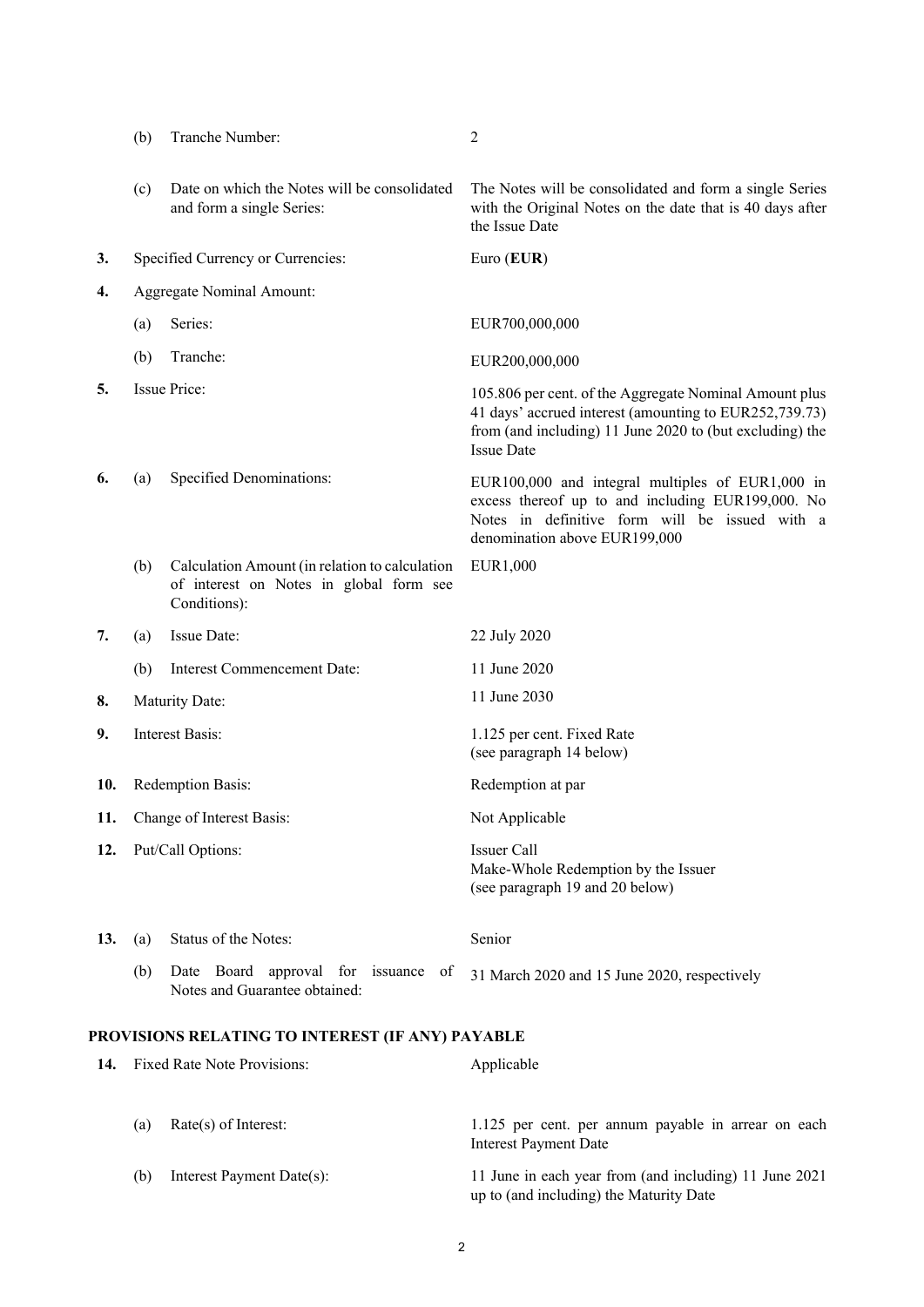<span id="page-2-2"></span><span id="page-2-1"></span><span id="page-2-0"></span>

|            | (c)  | Fixed Coupon Amount(s) for Notes in EUR11.25 per Calculation Amount<br>definitive form (and in relation to Notes in<br>global form see Conditions): |                                                                                                                                                   |
|------------|------|-----------------------------------------------------------------------------------------------------------------------------------------------------|---------------------------------------------------------------------------------------------------------------------------------------------------|
|            | (d)  | Broken Amount(s) for Notes in definitive<br>form (and in relation to Notes in global form<br>see Conditions):                                       | Not Applicable                                                                                                                                    |
|            | (e)  | Day Count Fraction:                                                                                                                                 | Actual/Actual (ICMA)                                                                                                                              |
|            | (f)  | Determination Date(s):                                                                                                                              | 11 June in each year                                                                                                                              |
|            | (g)  | Ratings Step-up/Step-down:                                                                                                                          | Not Applicable                                                                                                                                    |
| 15.        |      | Floating Rate Note Provisions:                                                                                                                      | Not Applicable                                                                                                                                    |
| 16.        |      | Zero Coupon Note Provisions:                                                                                                                        | Not Applicable                                                                                                                                    |
| 17.        |      | Index Linked Interest Note Provisions:                                                                                                              | Not Applicable                                                                                                                                    |
| 18.<br>19. |      | <b>PROVISIONS RELATING TO REDEMPTION</b><br>Notice periods for Condition 7.2:<br>Issuer Call:                                                       | Minimum period: 30 days<br>Maximum period: 60 days<br>Applicable                                                                                  |
|            | (a)  | Optional Redemption Date(s):                                                                                                                        | Any day during the period from (and including) the day<br>that is three months prior to the Maturity Date to (but<br>excluding) the Maturity Date |
|            | (b)  | <b>Optional Redemption Amount:</b>                                                                                                                  | EUR1,000 per Calculation Amount                                                                                                                   |
|            | (c)  | If redeemable in part:                                                                                                                              |                                                                                                                                                   |
|            | (i)  | Minimum Redemption Amount:                                                                                                                          | EUR100,000                                                                                                                                        |
|            | (ii) | Maximum Redemption Amount (in<br>respect of the Series):                                                                                            | EUR700,000,000                                                                                                                                    |
|            | (d)  | Notice period:                                                                                                                                      | Minimum period: 15 days                                                                                                                           |
|            |      |                                                                                                                                                     | Maximum period: 30 days                                                                                                                           |
| 20.        |      | Make-Whole Redemption by the Issuer:                                                                                                                | Applicable from (and including) the Issue Date to (but<br>excluding) the day that is three months prior to the<br>Maturity Date                   |
|            | (a)  | Euro Reference Stock:                                                                                                                               | 0.250 per cent. Bundesanleihe of Bundesrepublik<br>Deutschland<br>with<br>due<br>February<br>2029<br>ISIN<br>DE0001102465                         |
|            | (b)  | Discount Margin:                                                                                                                                    | $0.250$ per cent.                                                                                                                                 |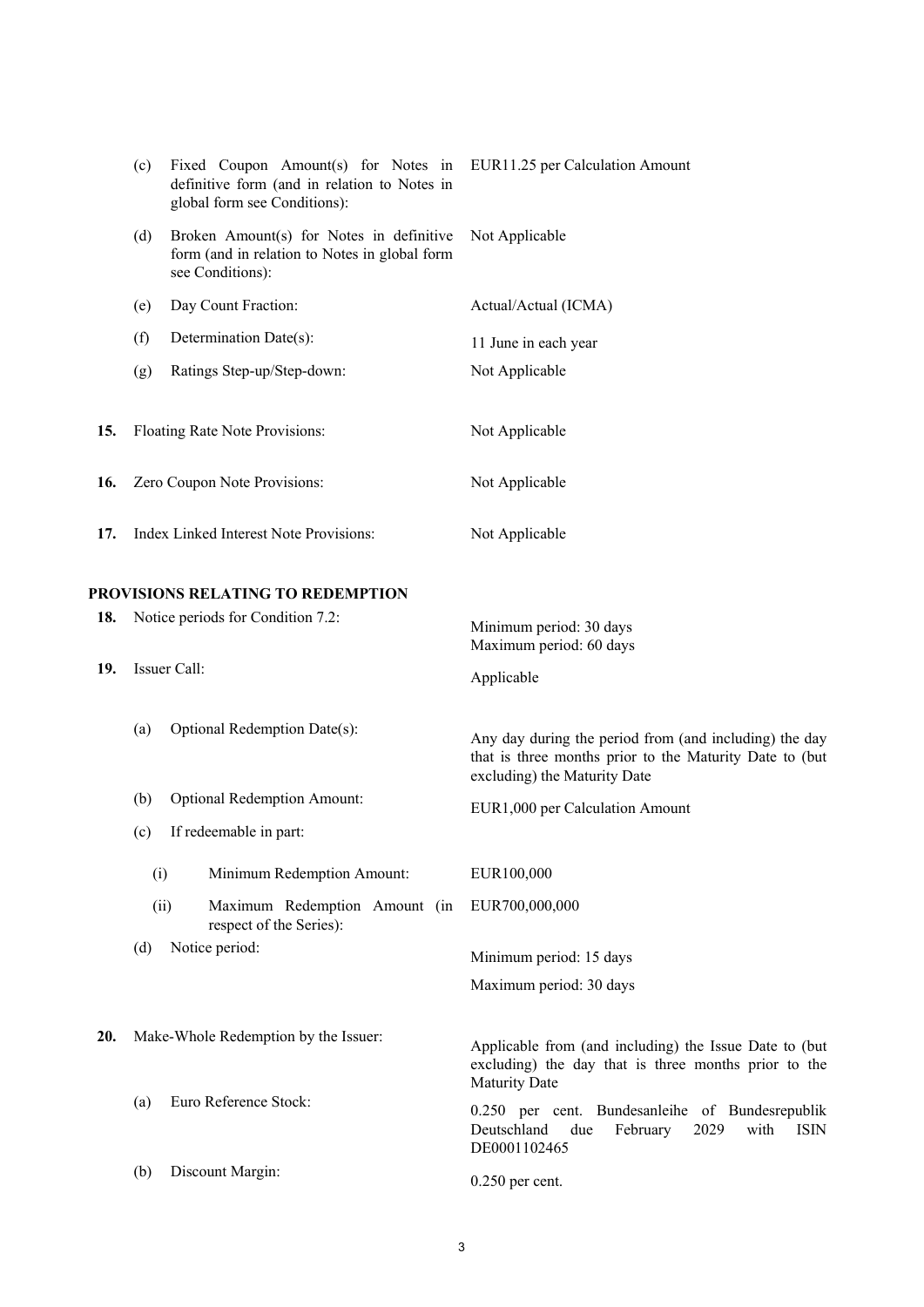<span id="page-3-0"></span>

|     | (c)                                                                                                                                                               | Determination Date:                                                         | 2 Business Days immediately preceding the Make-Whole<br><b>Redemption Date</b>                                                         |
|-----|-------------------------------------------------------------------------------------------------------------------------------------------------------------------|-----------------------------------------------------------------------------|----------------------------------------------------------------------------------------------------------------------------------------|
|     | (d)                                                                                                                                                               | Determination Agent                                                         | J.P. Morgan Securities plc                                                                                                             |
|     | (e)                                                                                                                                                               | If redeemable in part:                                                      |                                                                                                                                        |
|     | (i)                                                                                                                                                               | Minimum Make Whole Redemption<br>Amount:                                    | EUR100,000                                                                                                                             |
|     |                                                                                                                                                                   | Maximum Make Whole Redemption<br>(ii)<br>Amount (in respect of the Series): | EUR700,000,000                                                                                                                         |
|     | (f)                                                                                                                                                               | Notice Period:                                                              | Minimum period 15 days                                                                                                                 |
|     |                                                                                                                                                                   |                                                                             | Maximum period 30 days                                                                                                                 |
|     |                                                                                                                                                                   |                                                                             |                                                                                                                                        |
| 21. |                                                                                                                                                                   | Investor Put:                                                               | Not Applicable                                                                                                                         |
| 22. |                                                                                                                                                                   | Final Redemption Amount:                                                    | EUR1,000 per Calculation Amount                                                                                                        |
| 23. | Early Redemption Amount payable on redemption<br>for taxation reasons, indexation reasons (if<br>applicable) or on a change of control or an event of<br>default: |                                                                             | EUR1,000 per Calculation Amount                                                                                                        |
| 24. |                                                                                                                                                                   | Maximum Index Redemption Amount:                                            | Not Applicable                                                                                                                         |
| 25. |                                                                                                                                                                   | Minimum Index Redemption Amount:                                            | Not Applicable                                                                                                                         |
|     |                                                                                                                                                                   | <b>GENERAL PROVISIONS APPLICABLE TO THE NOTES</b>                           |                                                                                                                                        |
| 26. |                                                                                                                                                                   | Form of Notes:                                                              |                                                                                                                                        |
|     | (a)                                                                                                                                                               | Form:                                                                       | Temporary Global Note exchangeable for a Permanent<br>Global Note which is exchangeable for Definitive Notes<br>upon an Exchange Event |
|     | (b)                                                                                                                                                               | New Global Note:                                                            | Yes                                                                                                                                    |
| 27. |                                                                                                                                                                   | Additional Financial Centre(s):                                             | London                                                                                                                                 |
| 28. |                                                                                                                                                                   | Talons for future Coupons to be attached to                                 | No                                                                                                                                     |

29. Redenomination applicable: Redenomination not applicable

mature):

Definitive Notes (and dates on which such Talons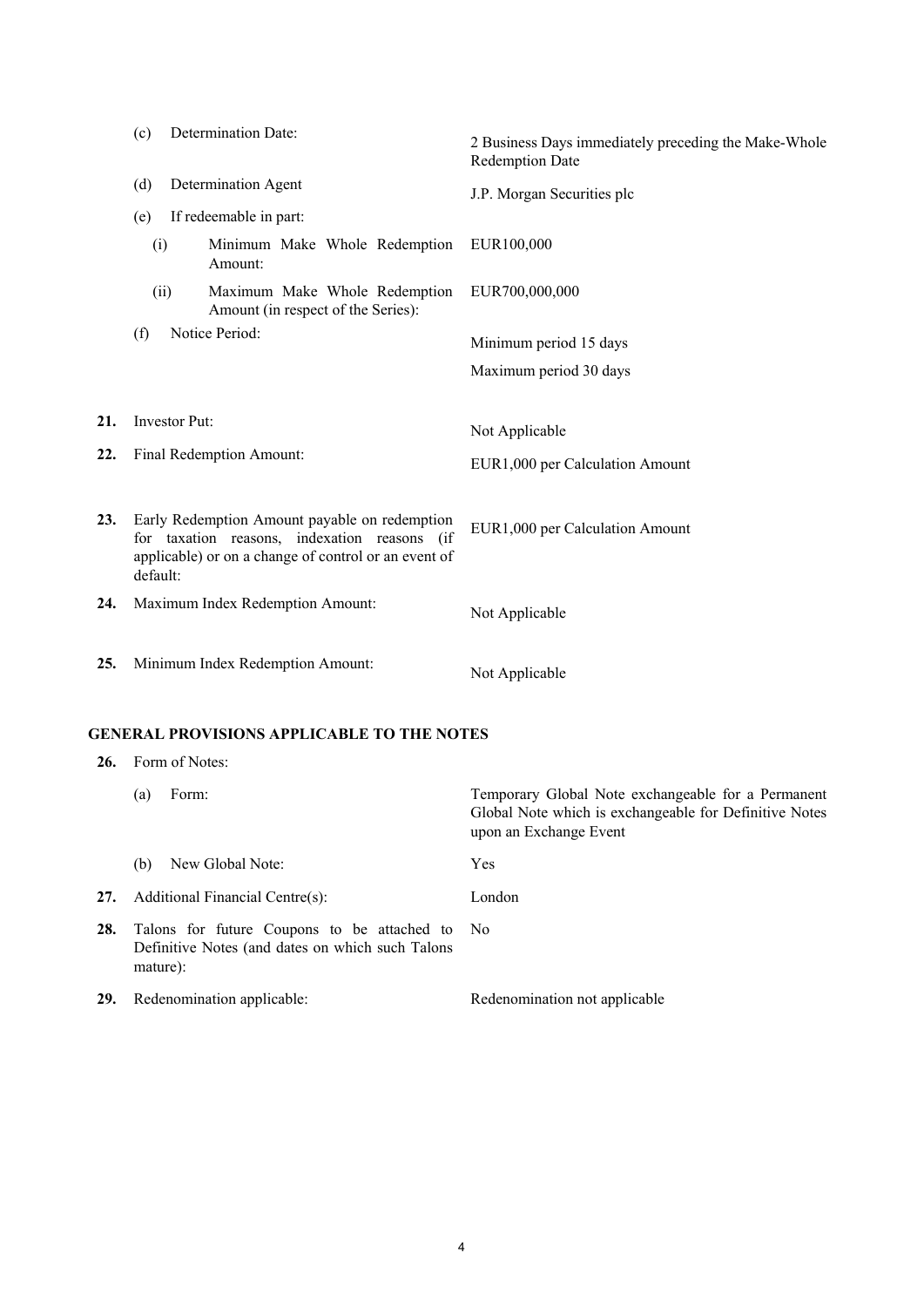*Duly authorised Duly authorised*

Signed on behalf of the Issuer: Signed on behalf of the Guarantor:

By: Elbert By Juse Buse Pc Culty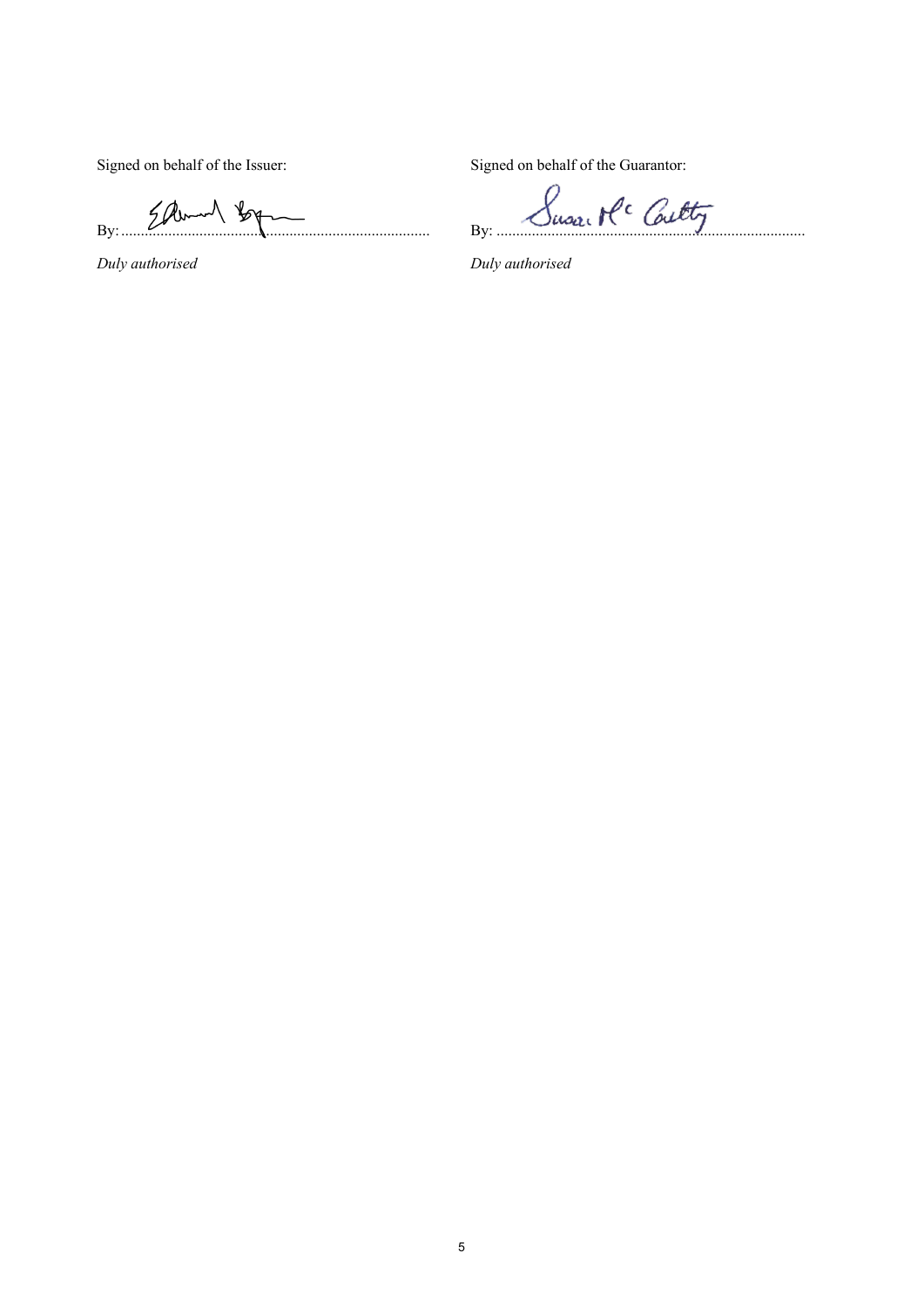## **PART B – OTHER INFORMATION**

#### **1. LISTING AND ADMISSION TO TRADING**

|    | (i)      | Listing and Admission to trading:                              | Application has been made by the Issuer (or on its behalf)<br>for the Notes to be admitted to trading on the regulated<br>market of Euronext Dublin and to listing on the official<br>list of Euronext Dublin with effect from the Issue Date.                                                                                                                                                                                                                                                                                                                                                                                                                                                                                    |
|----|----------|----------------------------------------------------------------|-----------------------------------------------------------------------------------------------------------------------------------------------------------------------------------------------------------------------------------------------------------------------------------------------------------------------------------------------------------------------------------------------------------------------------------------------------------------------------------------------------------------------------------------------------------------------------------------------------------------------------------------------------------------------------------------------------------------------------------|
|    |          |                                                                | The Original Notes are already admitted to trading on the<br>regulated market of Euronext Dublin and to listing on the<br>official list of Euronext Dublin.                                                                                                                                                                                                                                                                                                                                                                                                                                                                                                                                                                       |
|    | (ii)     | Estimate of total expenses related to<br>admission to trading: | EUR1,000                                                                                                                                                                                                                                                                                                                                                                                                                                                                                                                                                                                                                                                                                                                          |
| 2. |          | <b>RATINGS</b>                                                 |                                                                                                                                                                                                                                                                                                                                                                                                                                                                                                                                                                                                                                                                                                                                   |
|    | Ratings: |                                                                | The Notes to be issued are expected to be rated:                                                                                                                                                                                                                                                                                                                                                                                                                                                                                                                                                                                                                                                                                  |
|    |          |                                                                | S&P Global Ratings Europe Limited ("S&P"): A-                                                                                                                                                                                                                                                                                                                                                                                                                                                                                                                                                                                                                                                                                     |
|    |          |                                                                | Moody's Investors Service Limited ("Moody's"): A3                                                                                                                                                                                                                                                                                                                                                                                                                                                                                                                                                                                                                                                                                 |
|    |          |                                                                | S&P has, in its September 2019 publication "S&P Global<br>Definitions"<br>(currently)<br>available<br>Ratings<br>at<br>https://www.standardandpoors.com/en_US/web/guest/art<br>icle/-/view/sourceId/504352) described a rating of "A-" in<br>the following terms: "An obligation rated 'A' is somewhat<br>more susceptible to the adverse effects of changes in<br>circumstances and economic conditions than obligations<br>in higher-rated categories. However, the obligor's<br>capacity to meet its financial commitments on the<br>obligation is still strong. Ratings from 'AA' to 'CCC' may<br>be modified by the addition of a plus $(+)$ or minus $(-)$ sign<br>to show relative standing within the rating categories." |
|    |          |                                                                | Moody's has, in its January 2020 publication "Rating<br>Symbols and Definitions" (currently available<br>at<br>https://www.moodys.com/Pages/amr002002.aspx)                                                                                                                                                                                                                                                                                                                                                                                                                                                                                                                                                                       |

described a rating of "A3" in the following terms: "Obligations rated A are judged to be upper-medium grade and are subject to low credit risk. Moody's appends numerical modifiers 1, 2, and 3 to each generic rating classification from Aa through Caa…the modifier 3 indicates a ranking in the lower end of that generic rating category."

Each of S&P and Moody's is established in the European Union and the United Kingdom and is registered under Regulation (EC) No. 1060/2009 (as amended)

## **3. INTERESTS OF NATURAL AND LEGAL PERSONS INVOLVED IN THE ISSUE**

Save for any fees payable to the Joint Lead Managers, so far as the Issuer is aware, no person involved in the issue of the Notes has an interest material to the offer. The Joint Lead Managers and their affiliates have engaged, and may in the future engage, in investment banking and/or commercial banking transactions with, and may perform other services for, the Issuer and the Guarantor and their affiliates in the ordinary course of business.

## **4. REASONS FOR THE OFFER AND ESTIMATED NET PROCEEDS**

(i) Green Bonds: Applicable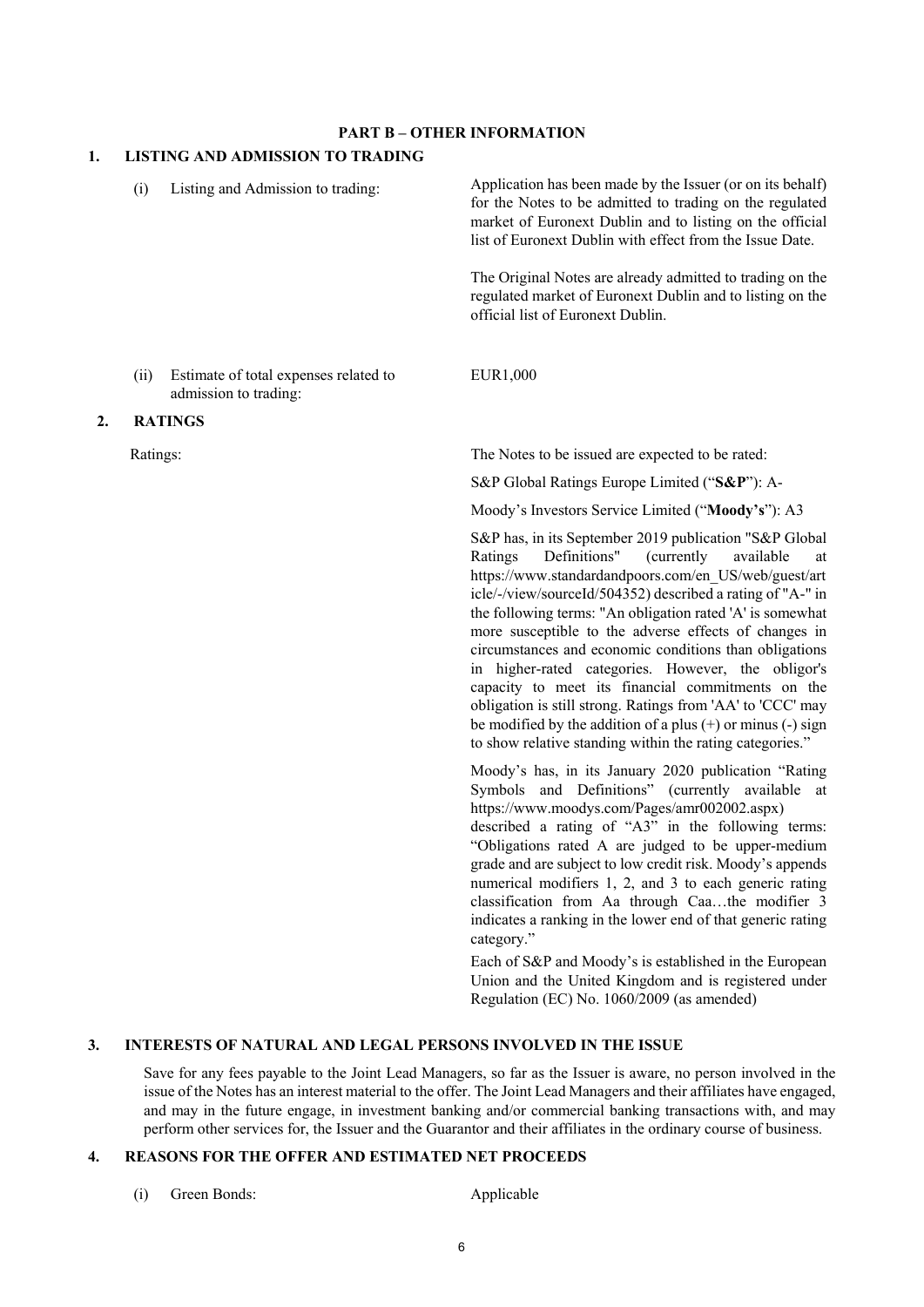|    | (ii)  | Reasons for the offer:                                                                                                      | Green Projects                                                                                                                                                                                                            |
|----|-------|-----------------------------------------------------------------------------------------------------------------------------|---------------------------------------------------------------------------------------------------------------------------------------------------------------------------------------------------------------------------|
|    |       |                                                                                                                             | The net proceeds from the issue of the Notes will be<br>applied exclusively to finance or refinance, in whole or in<br>part, Green Projects (as defined below) which meet the<br>Eligibility Criteria (as defined below). |
|    |       |                                                                                                                             | "ESB Green Bond Framework" means the ESB green<br>bond framework prepared by the Issuer and the Guarantor<br>which is published on the website of the Guarantor<br>(currently www.esb.ie).                                |
|    |       |                                                                                                                             | "Green Projects" means those projects that are described<br>as "Eligible Green Projects" in the ESB Green Bond<br>Framework.                                                                                              |
|    |       |                                                                                                                             | "Eligibility Criteria" means the eligibility criteria<br>applicable to Green Projects as set out in the ESB Green<br>Bond Framework.                                                                                      |
|    |       |                                                                                                                             | Details of the external reviews conducted (and/or to be<br>conducted) in connection with the Notes are set out in the<br>ESB Green Bond Framework.                                                                        |
|    | (iii) | Estimated net proceeds:                                                                                                     | EUR211,314,739.73                                                                                                                                                                                                         |
| 5. |       | <b>YIELD</b> (Fixed Rate Notes only)                                                                                        |                                                                                                                                                                                                                           |
|    |       | Indication of yield:                                                                                                        | 0.521 per cent. per annum.                                                                                                                                                                                                |
|    |       |                                                                                                                             | The yield is calculated at the Issue Date on the basis of the<br>Issue Price. It is not an indication of future yield.                                                                                                    |
| 6. |       | <b>OPERATIONAL INFORMATION</b>                                                                                              |                                                                                                                                                                                                                           |
|    | (i)   | Temporary ISIN:                                                                                                             | XS2207857264                                                                                                                                                                                                              |
|    |       | ISIN (upon consolidation to form a single<br>series):                                                                       | XS2009861480                                                                                                                                                                                                              |
|    | (ii)  | Temporary Common Code:                                                                                                      | 220785726                                                                                                                                                                                                                 |
|    |       | Common Code (upon consolidation to form a<br>single series):                                                                | 200986148                                                                                                                                                                                                                 |
|    | (iii) | CFI:                                                                                                                        | As set out on the website of the Association of National<br>Numbering Agencies (ANNA) or alternatively sourced<br>from the responsible National Numbering Agency that<br>assigned the ISIN                                |
|    |       | $(iv)$ FISN:                                                                                                                | As set out on the website of the Association of National<br>Numbering Agencies (ANNA) or alternatively sourced<br>from the responsible National Numbering Agency that<br>assigned the ISIN                                |
|    | (v)   | Any clearing system(s) other than Euroclear<br>and Clearstream, Luxembourg<br>and the<br>relevant identification number(s): | Not Applicable                                                                                                                                                                                                            |
|    | (vi)  | Delivery:                                                                                                                   | Delivery against payment                                                                                                                                                                                                  |